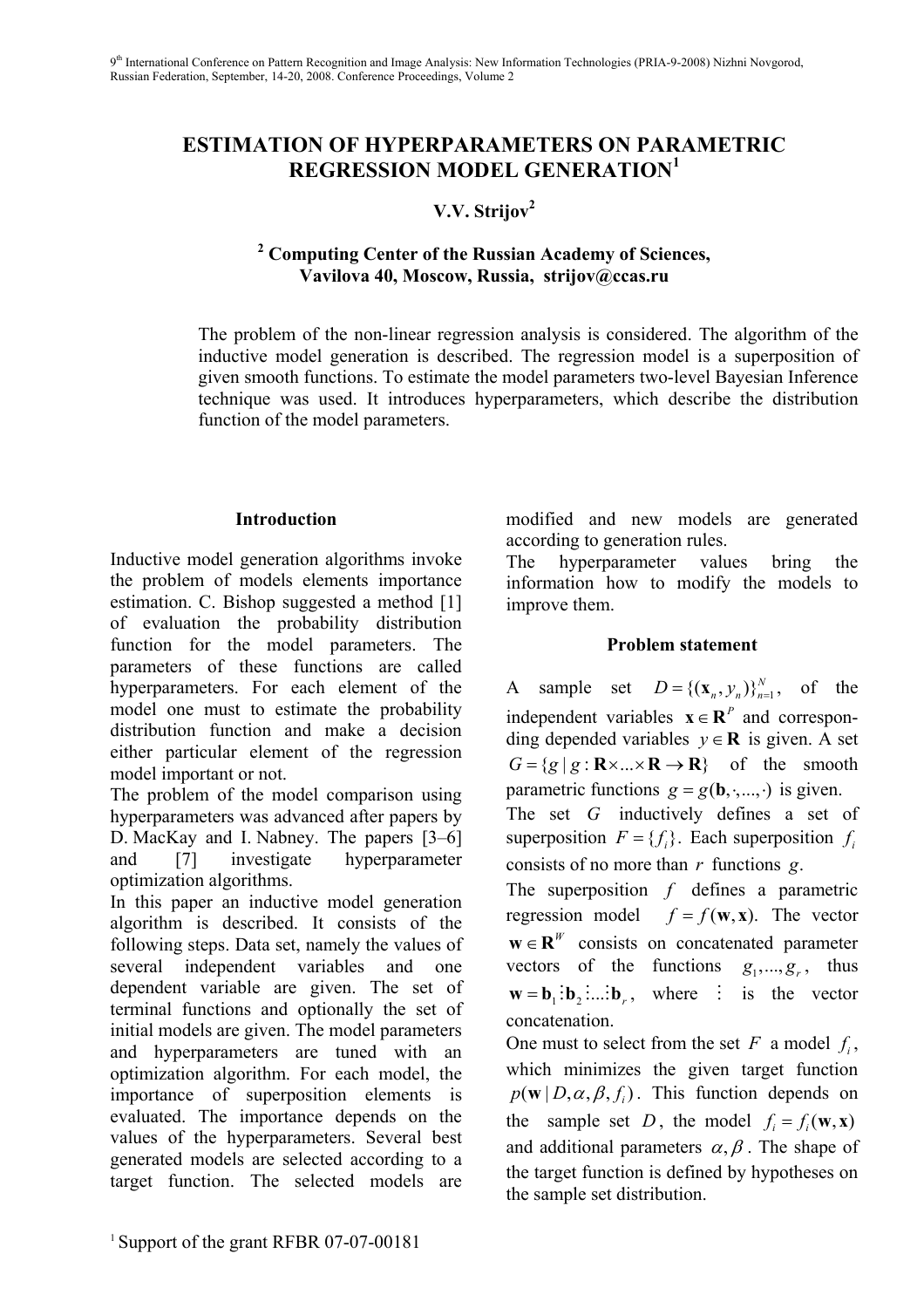The target function is defined as following. Let  $\nu$  be a random variable of the regression problem  $y = f_i(\mathbf{w}, \mathbf{x}) + v$ . It has a Gaussian distribution of the variance  $\sigma_{\nu}$  and expectation of zero. Then according to the maximum likelihood method the target function is

$$
p(D | \mathbf{w}, \alpha, \beta, f_i) = \frac{\exp(-\beta E_D(D | \mathbf{w}, f_i))}{Z_D(\beta)},
$$

where  $\beta = \sigma_{v}^{-2}$  and  $Z_{D}(\beta)$  is the normalizing constant. The error function  $E<sub>D</sub>$  is the sum of residual squares of the model values  $f_i$  and dependent variable values,

$$
E_D = \sum_{n=1}^N (f_i(\mathbf{w}, \mathbf{x}) - y_n)^2.
$$

The model parameters  $\mathbf{w}^{\text{MP}}$ , which brings the maximum to the target function are called the most probable parameters.

### **Inductive model generation**

The models are generated with the set of the primitive functions *G* as following. The indices of the functions  $g<sub>v</sub>$  are in the set  $V = \{1, ..., V\}$ . The mapping  $i: V^r \to A$  is given. The elements  $A_i \in A$  are the every possible combinations of *K* from *V*, where  $K = 1, \ldots, r$ . The elements of the set  $A_i = \{a_i(k)\}\$  have the indexes  $k = 1, ..., K_i$ . Since  $a \in V$ , the elements  $a<sub>i</sub>(k)$  correspond to the functions  $g_y \in G$ . For each *A*<sub>1</sub> consider the set of the incidence matrices  $\rho_i(A_i)$ ,  $i \in \mathbb{N}$ . The index *i* of the matrix  $\rho$  defines a unique superposition  $f_i$  of the functions  $g_i$ ; denoted as  $\rho_i = \rho_i(A_i)$ . The number of the elements of this superposition equals  $K<sub>i</sub>$ . The incidence matrix  $\rho_i : \{1, ..., K_i\}^2 \rightarrow \{0, 1\}$  defines the orgraph and the superposition *f* The superposition is called *acceptable* if the following conditions are held.

1. The orgraph  $\rho_i$  is acyclic.

2. The orgraph is one-connected, subject to  $\sum_{l=1}^{K_i} \sum_{k=1}^{K_i} \rho_i(l,k) = \sum_{k=1}^{K_i} s(a_i(k)),$  where  $s = s(v)$  is the number of arguments of the function  $g_y$ . The number of ones in the matrix

 $\rho_i$  equals the overall number of arguments of the superposition  $f_i$ .

3. The number of arguments of every element of the superposition is equal to the number of arguments of the corresponded primitive function

 $\sum_{l=1}^{K_i} \rho_i(l, k) = s(a_i(k))$  for each  $k = 1, ..., K_i$ . The number of orgraph's vertices adjoined to the  $k$ -th node is the number  $s(a(k))$  of arguments of the function  $g_y$ , where  $v = a(k)$ .

### **Estimation of the model hyperparameters**

Consider the set of the competitive models  $f_1, ..., f_M$ . When the data *D* have come, the posterior probability  $P(f_i | D)$  of the model could be defined with the Bayes theorem  $(f_i | D) = \frac{p(D | f_i)P(f_i)}{\sum M}$  $(D | f_i) P(f_i)$  $f_i(D) = \frac{P(D \mid J_i)P(J_i)}{\sum_{i=1}^{M} P(i)}$  $P(f_i | D) = \frac{p(D | f_i)P(f_i)}{\sum_{i=1}^{M}}$  $\int_{-1}^{1} p(D | f_j) P(f_j)$  $=\frac{P(D|J_i)P(J_i)}{\sum_{j=1}^M p(D|J_j)P(J_j)},$ 

where  $p(D | f_i)$  are predictions, which model can make about the data  $p(D | f_i) = \int p(D | \mathbf{w}, f_i) p(\mathbf{w} | f_i) d\mathbf{w}$ . It is called the evidence of the model.

1

 $j = 1$   $P(D | J_j)$   $J$   $(J_j)$ 

The posterior probability of the parameters **w** of the model  $f_i$  given sample set  $D$  equals  $(\mathbf{w} | D, f_i) = \frac{p(D | \mathbf{w}, f_i) p(\mathbf{w} | f_i)}{p(D | f_i)}$  $p(\mathbf{w} | D, f_i) = \frac{p(D | \mathbf{w}, f_i) p(\mathbf{w} | f_i)}{p(D | f_i)},$  where

 $p(\mathbf{w} | f_i)$  is the prior probability of the parameters of the initial distribution, and  $p(D|\mathbf{w}, f)$  is the likelihood function of the model parameters.

Introduce the regularization parameter  $\alpha$ . It controls how well the model fits the data. The probability of the parameters given hyperparameter  $\alpha$  equals  $(\mathbf{w} | \alpha, f_i) = \frac{\exp(-\alpha E_w(\mathbf{w} | f_i))}{Z_w(\alpha)}$  $p(\mathbf{w} \mid \alpha, f_i) = \frac{\exp(-\alpha E_W(\mathbf{w} \mid f)}{Z_W(\alpha)}$  $\mathbf{w} \mid \alpha, f_i$ ) =  $\frac{\exp(-\alpha E_w(\mathbf{w} \mid f_i))}{Z_w(\alpha)},$ 

where  $\alpha$  corresponds the inverse variance of parameters,  $\alpha = \sigma_w^{-2}$ and  $Z_w$  is the normalizing constant. The requirements to small parameter values suppose the Gaussian posterior distribution with zero-mean. For given values of the hyperparameters  $\alpha$  and  $\beta$ the equation  $(*)$  for a given model  $f_i$  will be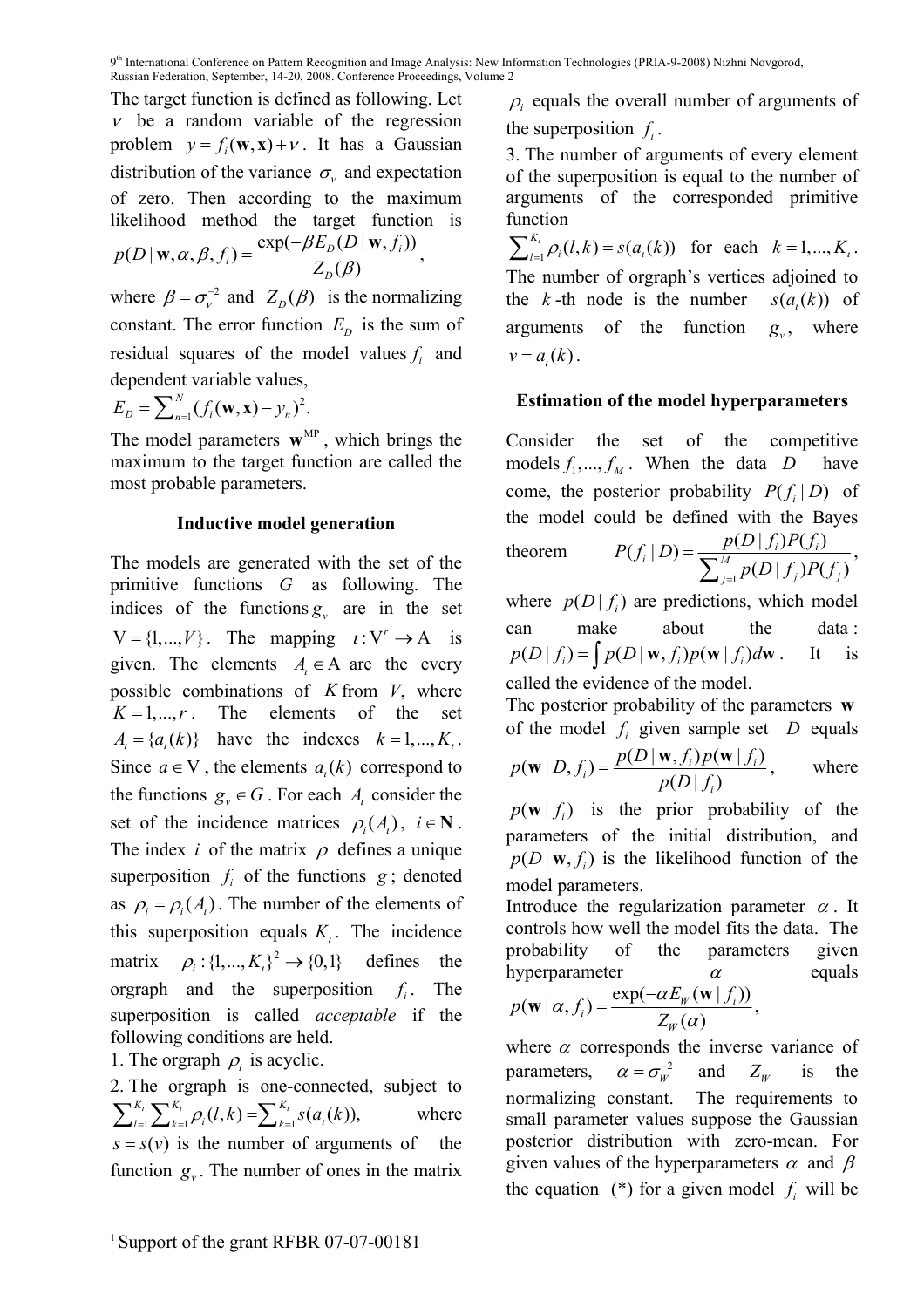9<sup>th</sup> International Conference on Pattern Recognition and Image Analysis: New Information Technologies (PRIA-9-2008) Nizhni Novgorod, Russian Federation, September, 14-20, 2008. Conference Proceedings, Volume 2

$$
p(D | \mathbf{w}, \alpha, \beta, f_i) = \frac{p(D | \mathbf{w}, \beta, f_i) p(\mathbf{w} | \alpha, f_i)}{p(D | \alpha, \beta, f_i)} = \frac{\exp(-S(\mathbf{w} | f_i))}{Z_s(\alpha, \beta)}, \text{where } S(\mathbf{w} | f_i) = \alpha E_W + \beta E_D
$$

and  $Z_s$  is the normalizing constant. To estimate the optimal values of the parameters **w** and the hyperparameters  $\alpha, \beta$  given model  $f_i$  consider an iterative algorithm. One must find the values of the hyperparameters, which bring maximum to the posterior probability of the parameters and then execute the other calculations include probability of the parameters given data with fixed values of the hyperparameters.

To specify the posterior probability  $p(D | w, \alpha, \beta)$ , which uses the posterior distribution of parameters, one must approximate error function  $S(w)$  with the second degree Taylor series:  $S(\mathbf{w}) \approx S(\mathbf{w}^{\text{MP}}) + 2^{-1}(\mathbf{w} - \mathbf{w}^{\text{MP}})A(\mathbf{w} - \mathbf{w}^{\text{MP}}).$ 

where the Hessian matrix  $A = \nabla^2 S =$  $\beta \nabla^2 E_p + \alpha I$ . Substitute the approximate value of  $S(\mathbf{w})$  into (\*) and denote  $\Delta \mathbf{w} = \mathbf{w} - \mathbf{w}^{\text{MP}}$ , obtain

 $p(\mathbf{w} | D, \alpha, \beta) = Z_S^{-1} \exp(-S(\mathbf{w}) - 2^{-1} \Delta \mathbf{w}^T A \Delta \mathbf{w}).$ Evaluate the constant  $Z_s$ , which contain the hyperparameters. To estimate the hyperparameters one must optimize the function  $p(D | \alpha, \beta)$  subject to  $\alpha$  and  $\beta$ :

 $\ln p(D | \alpha, \beta) =$ <br> $F^{\text{MP}}$   $2^{-1} \sum^{W} (3 + \alpha)^{-1} (W^2 - \alpha^{-1})$  $-E_W^{\text{MP}} - 2^{-1} \sum_{j=1}^{W} (\lambda_j + \alpha)^{-1} + W 2^{-1} \alpha^{-1}$ . Set the last statement equal zero and transform it. The statement for evaluation  $\alpha$  is  $2\alpha E_W^{\text{MP}} = W - \sum_{j=1}^W \alpha (\lambda_j + \alpha)^{-1}$ . Denote the deduction of the right part as  $\gamma = \sum_{j=1}^{W} \alpha (\lambda_j + \alpha)^{-1}$ . Then the optimal value of  $\beta$  equals  $2\beta E_D^{MP} = N - \gamma$ .

#### **Model generation using hyperparameters**

The inductive generation of the regression models is executed iteratively. It involves the generated models and the set of the primitive functions. Before it starts, the set of the measured data *D* and the set of the smooth functions *G* were given. The initial set of the

<sup>1</sup> Support of the grant RFBR 07-07-00181

competitive models  $\{f_1, ..., f_M\}$  are given. Each model  $f_i$  in the set is a superposition of the functions  $g_{ij}$ ,  $j = 1,..., r_i \le r$ . The hyperparameter  $\alpha_{ii}$  corresponds the element  $g_{ij}$  of the model  $f_i$ . It describes the initial probability distribution of the parameter vector **<sub>***ii***</sub> of this function. The hyperparameter**  $\beta$ **<sub>***i***</sub>** corresponds to the model  $f_i$ . The initial values of the hyperparameter for *i*-th model are predefined according to the prior noise probability distribution function parameters. After the algorithm starts the following sequence of steps is executed. The sequence repeats the given number of iterations.

1. Minimize the error functions  $S(\mathbf{w})$  for each model  $f_i$  with the Levenberg–Marquardt method [2]. Estimate the parameters  $\mathbf{w}_i^{\text{MP}}$  of the models.

2. Define new values of the hyperparameters  $\alpha_{ij}^* = (W - \gamma_i) E_W^{-1}(\mathbf{b}_{ij}), \quad \beta_i^* = (N - \gamma_i) E_D^{-1}(f_i).$ They based on the initial values of the hyperparameters. Repeat the steps 1 and 2 until the parameters will be converged.

3. According to the error function values select  $2^{-1}M$  best models to the further modification. Modify each model: find the element of the superposition with minimal value of the hyperparameters  $\alpha_{ii}^*$ ; replace it for the arbitrary

primitive function  $g \in G$ .

4. Use the selected and the modified models in the next iterations.

#### **Conclusion**

The method of the inductive generation of the parametric regression models is described. The models are superposition of the given primitive functions. The model generation algorithm uses hyperparameters of the models. The hyperparameters are estimations of the model parameters distribution function. They show the importance of the models elements. The parameters and the hyperparameters are estimated with non-linear optimization methods.